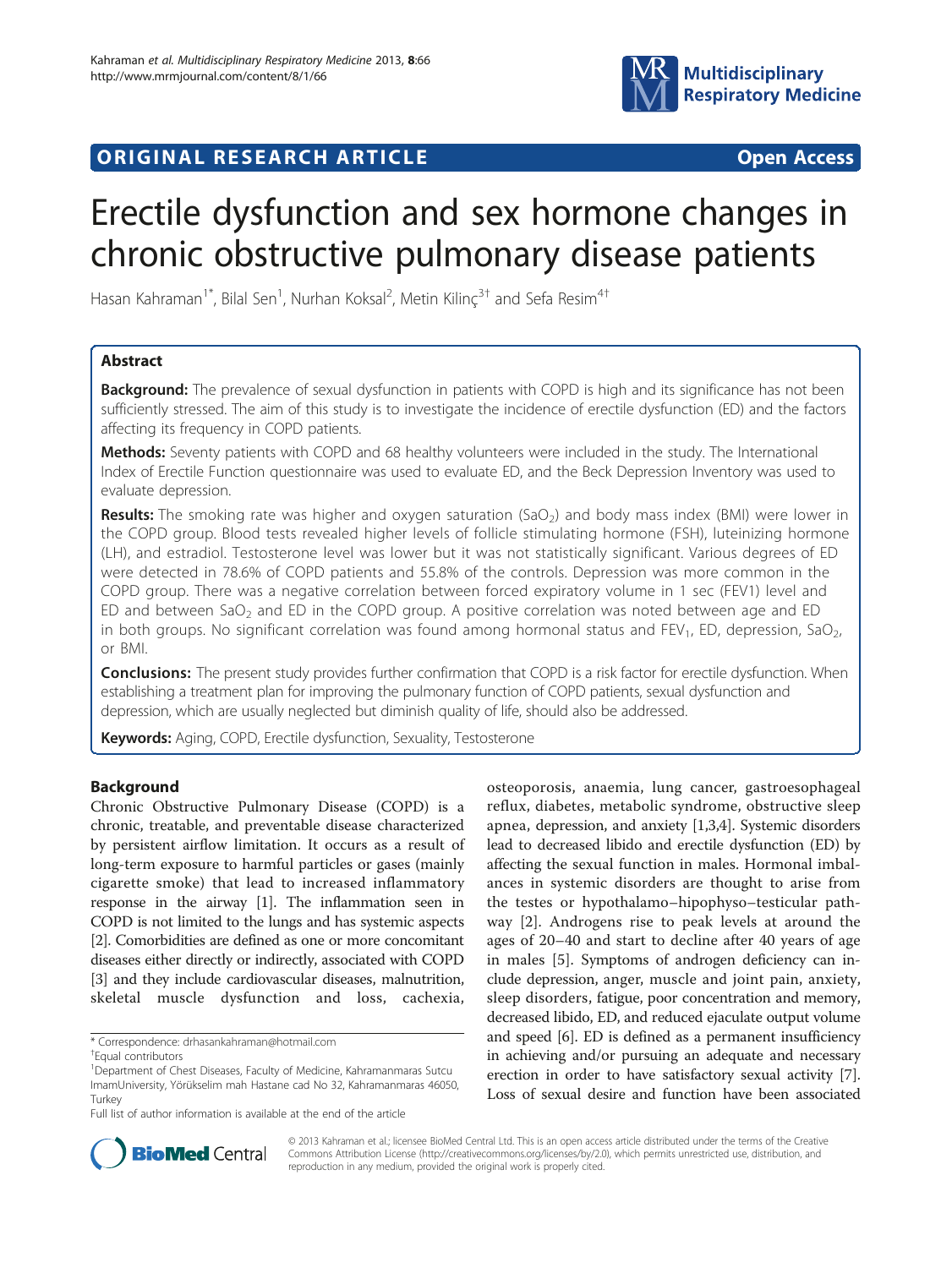with decreased testosterone levels [[8-12\]](#page-5-0), which, along with a decrease in libido and erectile function in males, are also caused by ageing [[12,13\]](#page-5-0). Low levels of testosterone and ED have been reported in males with respiratory diseases, such as COPD, asthma, and obstructive sleep apnea syndrome [\[9,14\]](#page-5-0). Dyspnea, coughing, muscle weakness, and diminished physical activity are among the major causes of decreased sexual activity in patients with COPD [\[15\]](#page-5-0).

During the evaluation of COPD patients, physicians generally ignore some significant comorbidities, such as sexual dysfunction. A previous study demonstrated that 87% of patients with COPD do not discuss their sexual problems with their physicians and 78% do not share these problems with their wives [\[16](#page-5-0)]. Few studies have investigated ED incidence in patients with COPD, and this topic remains a neglected area of research. The aim of this study is to assess the causes and frequency of ED in patients with COPD and to draw attention to this subject.

# Methods

This study was conducted on 70 COPD patients and 68 healthy volunteers who had been referred to the KahramanmarasSutcu ImamUniversity, Medical School Pulmonary Disease Clinic and the AfsinStateHospital, Pulmonary Clinic. The approval for this study was obtained from the Ethical committee of the University. All participants signed an informed consent form prior to the study. Healthy volunteers were patients who had been referred to the Pulmonary Disease Clinic because of cough and chest pain of less than 4 weeks. They had no history of any chronic disease, and no other serious health problem was detected after the physical, laboratory, and radiological examinations. Patients who had coronary heart disease, diabetes mellitus, history of alcoholism, impaired health, or who were receiving any hormonal or psychological treatments were excluded from the study. The selected patients filled out a questionnaire in order to identify their socio-demographic status. Body mass index (BMI) and oxygen saturation  $(SaO<sub>2</sub>)$ , measured from the finger, were recorded.

# Pulmonary function tests

A pulmonary function test (PFT) was performed in compliance with American Thoracic Society criteria using a spirometry device (ZAN 500; nSpire Health GmbH, Oberthulba, Germany) [\[17\]](#page-5-0). Post-bronchodilator forced expiratory volume in 1 sec ( $FEV<sub>1</sub>$ ), forced vital capacity  $(FVC)$ , and  $FEV<sub>1</sub>/FVC$  were measured. A post-bronchodilator  $FEV<sub>1</sub>/FVC$  ratio less than 70% of the predicted value confirmed the diagnosis of COPD. The severity of COPD was graded based on the GOLD classification as mild, moderate, severe, and very severe [[1](#page-4-0)].

#### International index of erectile function

The International Index of Erectile Function (IIEF-5) is a self-applied five-question index developed by Rosen et al. [[18](#page-5-0)] that is intended to evaluate erectile function. The maximum score is 25 points, and classification is as follows: 1–11 points, moderate to severe; 12–21 points, mild; and 22-–25 points, no ED. Severity was assessed as follows: 0, no ED; 1.degree, mild ED; 2.degree, mild to moderate ED; 3.degree, moderate ED; and 4.degree, severe ED [\[9,18](#page-5-0)].

# Biochemical analysis

Venous blood samples were obtained from all participants to measure total testosterone levels, follicle-stimulating hormone (FSH), luteinizing hormone (LH), and estradiol. The levels of testosterone, estradiol, and FSH were measured by enzyme-linked immunosorbent assay (ELISA) using a Thermo Scientific ® Multiskan FC (Finland), and LH was measured using the chemiluminescent method with an Immulite® 2000 (Siemens USA).

# Beck depression inventory scale

The Beck Depression Inventory Scale (BDI) is a 21 question, multiple-choice, self-applied inventory developed by Beck et al. [[18\]](#page-5-0). It evaluates depression symptoms based on physical, emotional, and spiritual aspects. An assessment of the reliability and validity of the Turkish version was performed by Hisli et al. [[19](#page-5-0)]. The cut-off score is 17 for this inventory, and a higher score indicates more severe depression.

# Statistical analysis

Findings were evaluated using the SPSS 17.0 software package. Data were expressed as the mean, range, and standard deviation. For the statistical assessment, independent t-test, Pearson correlation, one-way analysis of variance, and chi-square tests were applied, and p less than 0.05 was considered significant.

# Results

A total of 138 male subjects, 70 patients with COPD and 68 control volunteers, were included in the study. Socio-demographic information of all participants are presented in Table [1](#page-2-0). The age ranges of the volunteers were 42–81 years for the COPD patients and between 45-80 years for the control group. The COPD group consisted of patients with a history of smoking. Out of these, 36 (51.4%) were former and 34 (48.6%) were current smokers. In the control group, 38 (55.8%) were non smokers, 20 (29.43%) had quit smoking, and 10 (14.7%) were current smokers. The duration of smoking abstinence was  $4.7 \pm 6.8$  years in the COPD group. BMI was significantly lower in the COPD group compared to the controls  $(p = 0.003)$ . There was a significant difference between the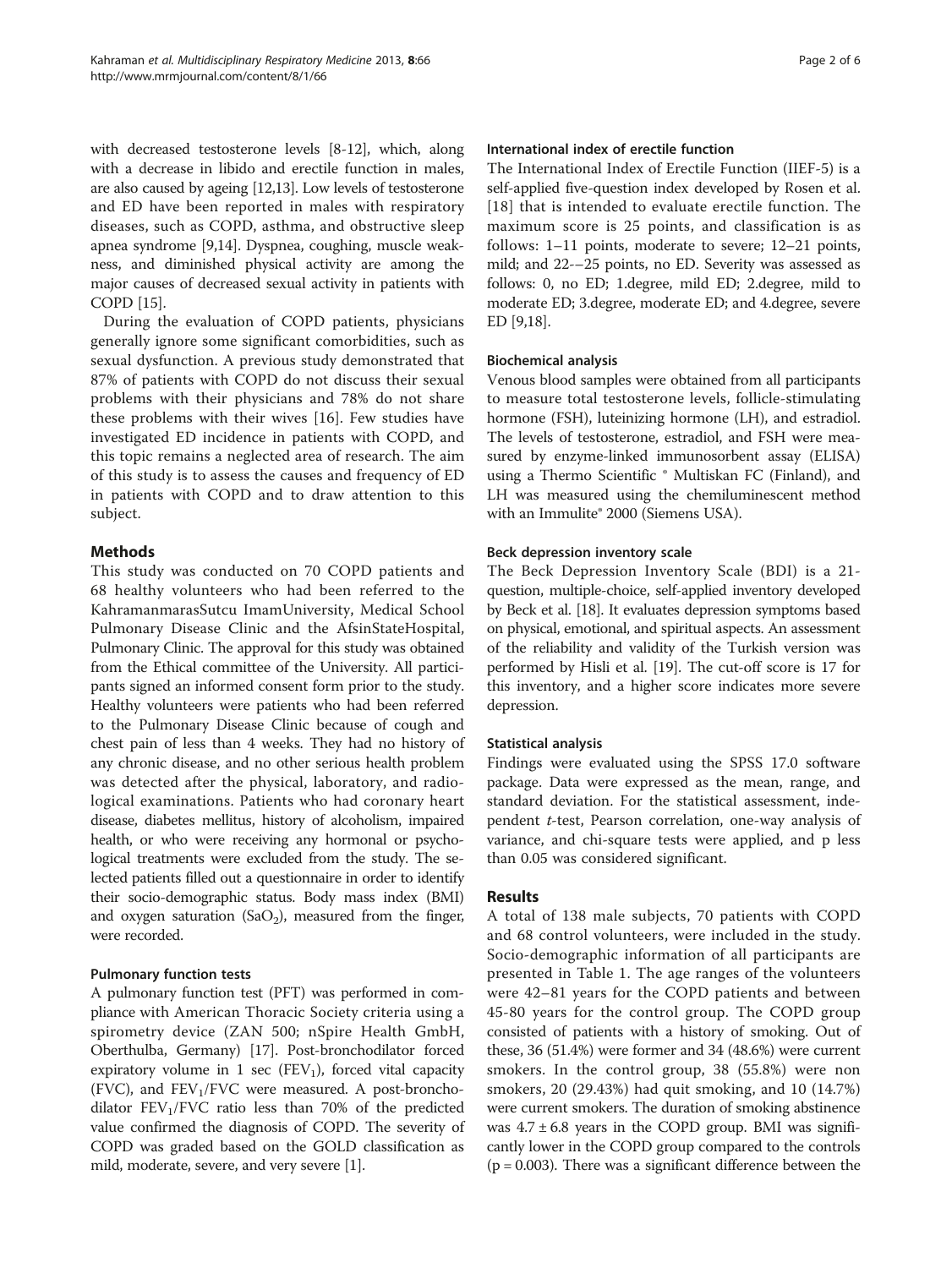<span id="page-2-0"></span>Table 1 Socio-demographic findings of the male participants in both COPD and control group

|                           | <b>COPD</b>     | Control         | p value  |
|---------------------------|-----------------|-----------------|----------|
| Subjects (n)              | 70              | 68              |          |
| Age (years)               | $63.34 + 10.13$ | $59.77 + 10.46$ | NS.      |
| BMI $(kq/m2)$             | $25 + 4.43$     | $77.8 + 3.46$   | 0.003    |
| Smoking (pack-years)      | $37.67 + 16.67$ | $19.57 + 14.32$ | 0.000    |
| Education (%)             |                 |                 |          |
| Unschooled (%)            | 35.7            | 19.1            | $0.017*$ |
| Elementary school (%)     | 45.8            | 47.1            |          |
| High school or higher (%) | 18.5            | 33.8            |          |

BMI, Body mass index; NS, not statistically significant.

\*Unschooled group was statistically significant to High school or higher group.

control group and the COPD one based on educational status ( $p = 0.017$ ); however, no difference was found based on the living environment  $(p = 0.98)$  (Table 1).

Oxygen saturation was lower in the COPD group, and the difference was statistically significant ( $p = 0.000$ ). Although total testosterone level was lower in the COPD group compared to the controls, the difference was not significant ( $p = 0.17$ ). In the COPD group, FSH, LH, and estradiol levels were significantly higher compared to the control group ( $p = 0.024$ ,  $p = 0.005$ ,  $p = 0.000$ , respectively) (Table 2). The grading of the COPD patients was made according to the GOLD classification (Table 3).

Evaluation of IIEF-5 scores showed that 55 (78.6%) of the COPD patients and 38 (55.8%) of the controls had various degrees of ED, and the difference was statistically significant ( $p = 0.000$ ) (Figure [1](#page-3-0)). The number of subjects who were considered to have depression (BDI score ≥17) was 34 (48.6%) in the COPD group and 16 (23.5%) in the control group. The difference was statistically significant  $(p = 0.003)$  (Figure [1\)](#page-3-0). The mean degree of ED in the COPD group was higher than the controls  $(p = 0.000)$ . The mean BDI score, demonstrating the depression status, was higher in the COPD group compared to the controls,

Table 2 Pulmonary function and oxygen saturation findings of the male participants in both COPD and control group

|                      | <b>COPD</b>     | Control          | p value |
|----------------------|-----------------|------------------|---------|
| $SaO2$ (mm Hg)       | $93.24 + 2.78$  | $95.78 \pm 1.92$ | 0.000   |
| FVC (% pred)         | $80.94 + 18.9$  | $94.77 + 17.01$  | 0.000   |
| FEV1 (% pred)        | $60.64 + 18.14$ | $95.47 + 17.53$  | 0.000   |
| $FEV1/FVC$ (%)       | $57.66 + 11.39$ | $80.71 + 6.18$   | 0.000   |
| Testosterone (ng/mL) | $4.69 + 2.59$   | $5.35 + 2.81$    | NS.     |
| FSH mIU/mL           | $12.54 + 9.78$  | $9.09 + 6.53$    | 0.024   |
| LH mIU/ml            | $9.77 \pm 6.16$ | $6.64 + 4.45$    | 0.005   |
| Estradiol (pg/mL)    | $39.1 + 20.91$  | $22.75 + 14.38$  | 0.000   |

SaO<sub>2</sub>, Oxygen saturation; LH, Luteinizing hormone; FSH, Follicle-stimulating hormone; NS, not statistically significant.

Table 3 Pulmonary function of the male COPD group according to GOLD classification

|             | Predicted FEV <sub>1</sub> (%) (mean $\pm$ SD) | n(%)        |
|-------------|------------------------------------------------|-------------|
| Mild        | $86.36 + 4.3$                                  | 11(15.7)    |
| Moderate    | $64.52 + 8.25$                                 | 40 $(57.1)$ |
| Severe      | $41.12 + 6.1$                                  | 16 (22.9)   |
| Very severe | $18.66 \pm 5.5$                                | 3(4.3)      |
|             |                                                |             |

and the difference was statistically significant  $(p = 0.000)$ (Figure [2](#page-3-0)).

#### Correlations

In the COPD and control group, a moderate negative correlation was found between  $FEV_1$  and  $ED$  (r = -0.36,  $p = 0.00$ ). There was no correlation between the level of FEV<sub>1</sub> and BDI scores ( $r = -0.15$ ,  $p = 0.39$ ), but a negative correlation was found between FVC and BDI scores  $(r = -0.25, p = 0.03)$ . In the control group, no correlation was demonstrated between  $FEV<sub>1</sub>$  and ED,  $FEV<sub>1</sub>$  and the BDI score, or ED and the BDI score.

In both COPD and control group, there was no significant correlation between hormone levels and  $FEV<sub>1</sub>$ ,  $ED$ , depression, SaO<sub>2</sub>, and BMI ( $p > 0.005$ ). However, a negative correlation was found between  $SaO<sub>2</sub>$  and ED and between SaO<sub>2</sub> and BDI in the COPD group ( $r = -0.26$ , p = 0.029; r = −0.37, p = 0.037, respectively). Likewise, a negative correlation was found between  $SaO<sub>2</sub>$  and ED in the control group  $(r = -0.41, p = 0.001)$ .

Age was correlated with both depression and ED in the control group,  $(r = 0.26, p = 0.044; r = 0.44, p = 0.00,$ respectively). On the other hand, there was a positive correlation between age and ED in the COPD group  $(r = 0.50, p = 0.00)$ , while no correlation was detected between age and depression  $(r = -0.12, p = 0.29)$ .

#### Discussion

Sexuality is a lifelong necessity in order to pursue human well-being [[9](#page-5-0)]. Factors including ageing and generally poor health can cause diminished sexual activity, libido, and ED. Physical and psychological problems, leading to morbidity, and medications can affect the sexual life of the patients [[20\]](#page-5-0). A broad-based public study (Massachusetts Male Ageing Study) an ED prevalence as high as 52% in males between the fourth and seventh decade of life [[21](#page-5-0)]. Dunn et al. demonstrated that 34% of males (mean age 50) within the general population complained about sexual problems and the most common complaint was ED [[22](#page-5-0)]. Both studies showed that ED prevalence increases with age. In another study, ED prevalence was reported to be 7.6% between 40 and 49 years, 33.3% between 50 and 59 years, 70.2% between 60 and 69, and 90.1% over 70 years [[23](#page-5-0)]. In our study we demonstrated that this ratio was 55.8% in the control group (mean age 59 years). In both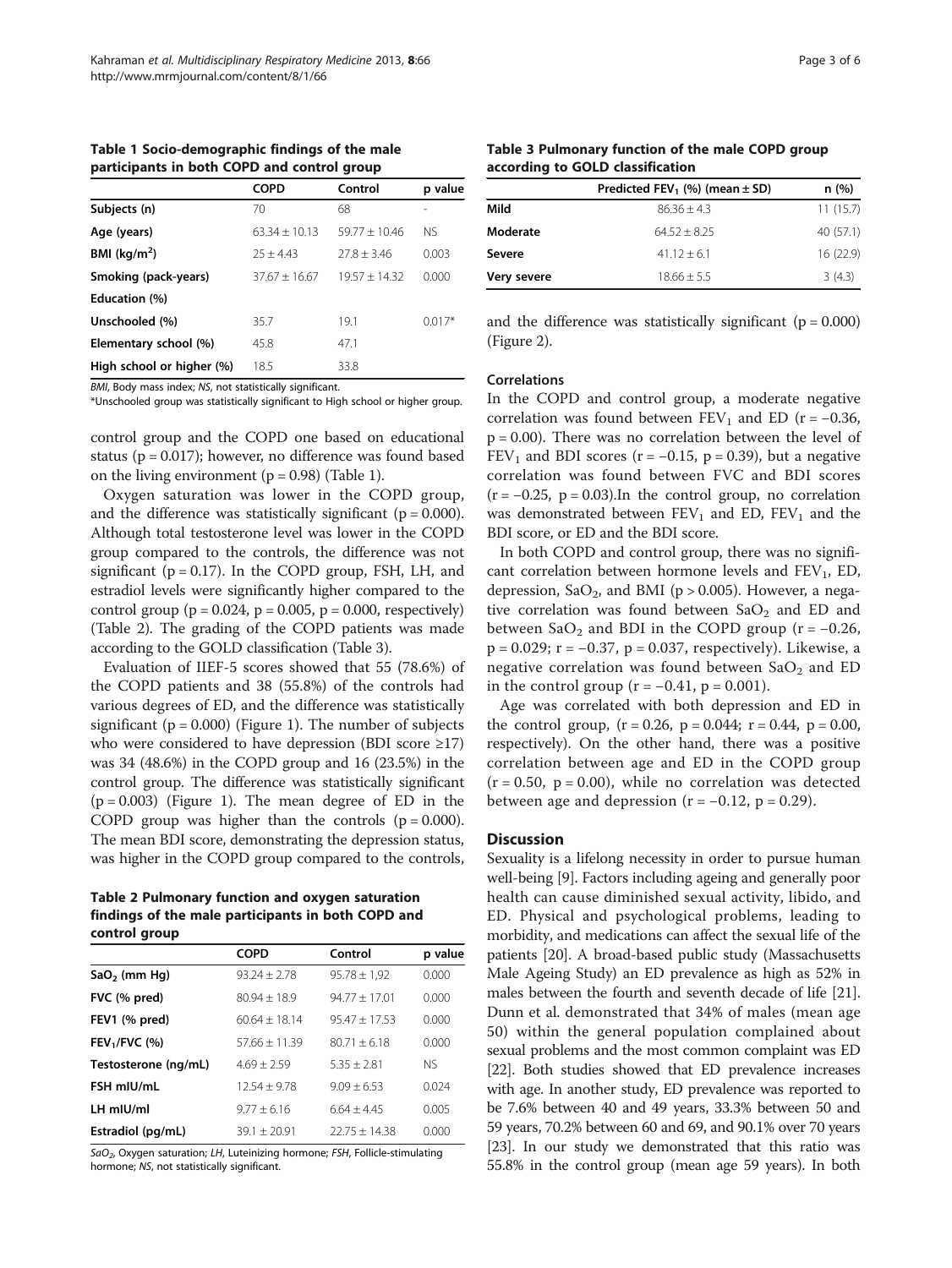<span id="page-3-0"></span>

groups (control and COPD) we documented a significant correlation between age and ED. The findings of all these studies support a strong association between age and ED.

COPD is not only a pulmonary obstructive disease but also a chronic illness, which presents with various comorbidities involving multiple organs [[24\]](#page-5-0). Some of the well-defined comorbidities are muscle-joint diseases, hypertension, and cardiovascular, neurological, and gastrointestinal diseases [\[4,25,26](#page-5-0)]. As obvious from the GOLD guide [[1](#page-4-0)] and the previously mentioned studies, sexual function disorders, such as ED, are not included in the comorbidities of COPD. Chronic diseases not only disrupt the natural course of daily life but also frequently cause deterioration of the sexual life [\[9](#page-5-0)]. In a study by Koseoglu et al. [[27](#page-5-0)], ED was detected in 75.5% of 60 COPD patients (mean age 63 years), while other studies of patients with ED found 87% of 95 COPD patients [\[9](#page-5-0)], 86% of 50 COPD

patients [\[28\]](#page-5-0), and 72% of 90 patients [[12](#page-5-0)]. In our study, the ED ratio was 78.6%, and the mean age was 63 years. Karadag et al. [\[9\]](#page-5-0) did not found a significant difference between the COPD and the control groups based on the presence of ED, but in their study, the prevalence of moderate and severe ED was higher in the COPD group compared to the controls. Similarly, ED prevalence was significantly higher in our patient group. When we evaluated the severity of ED, the most common grade was severe ED (35.7%), which was an expected finding.

Sexual activity causes an increase in the cardiopulmonary load. Energy spent during orgasm is equal to the energy required for walking with a speed of 5–6 km/h or continuous stair climbing for 3–4 minutes [[12,29\]](#page-5-0). Decreased exercise tolerance and fear of dyspnea may limit sexual activity [\[15\]](#page-5-0). Furthermore, in this patient population, misperceptions, ignorance, and poor physical or psychological

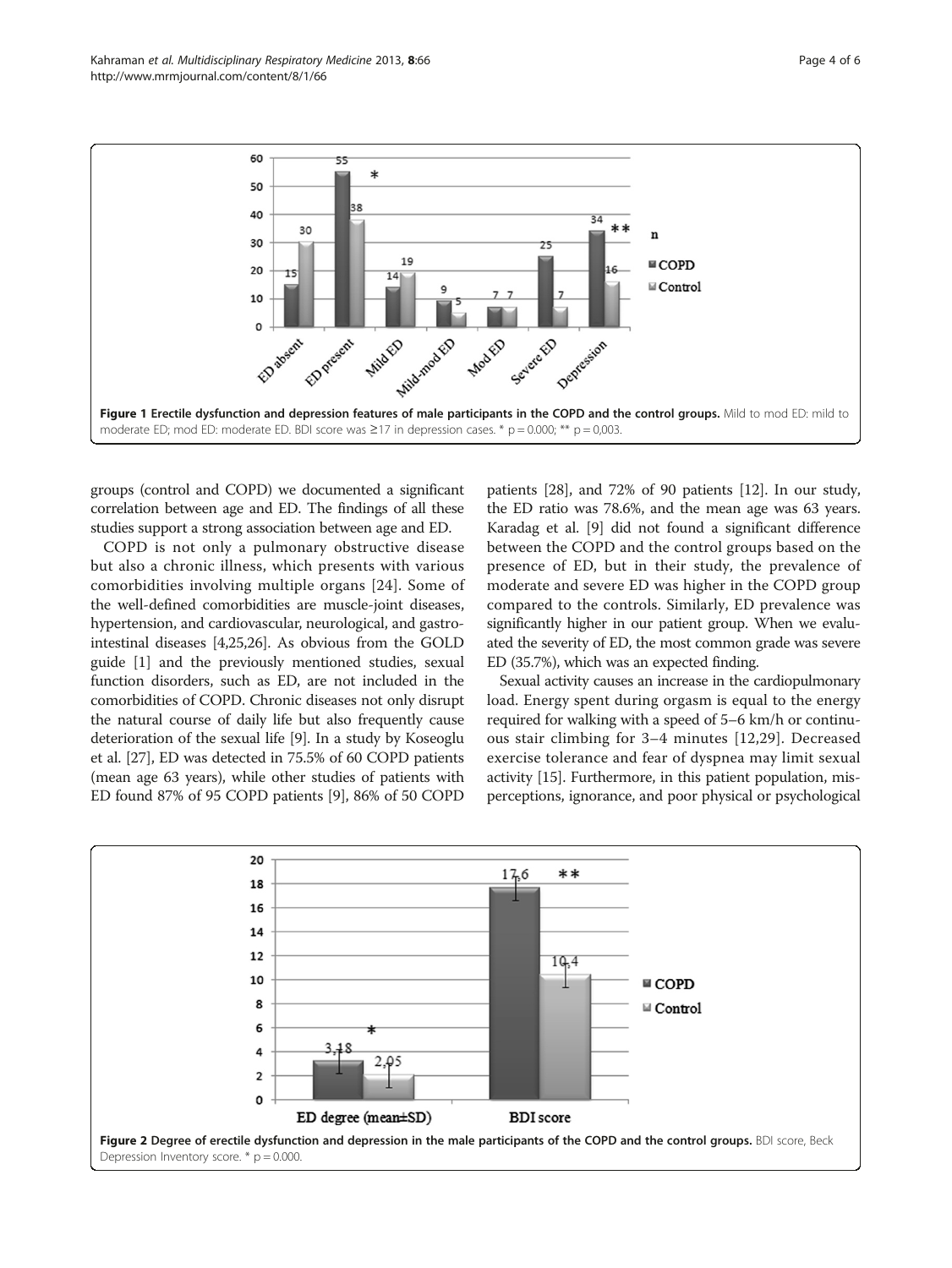<span id="page-4-0"></span>status are common, and these factors contribute to sexual dysfunction [[9\]](#page-5-0). Studies have reported that more severe disease has a higher ED frequency [[9,27](#page-5-0)]. Likewise, the present study demonstrated a positive correlation between the severity of COPD and ED.

In males, testosterone is secreted mainly from the gonads. LH is released from the pituitary gland and controls the secretion of testosterone from Leydig cells. FSH contributes to an increase of testosterone secretion by inducing the maturation of Leydig cells [2]. In males testosterone gradually decreases with ageing and in parallel ED prevalence increases [[30\]](#page-5-0). In a study investigating the association between plasma sex steroids and ED in elderly males, free testosterone was significantly lower and estradiol levels were higher, and this was associated with ED [\[31](#page-5-0)]. Another study demonstrated that testosterone levels of male COPD patients were lower than those of the controls [[32\]](#page-5-0). Similarly, Karadag et al. [2] found lower levels of testosterone, an insignificant increase in FSH and LH, and a positive correlation between  $PaO<sub>2</sub>$  and testosterone levels in COPD patients. Furthermore, they demonstrated a significant rise in LH and FSH and an important decline in testosterone levels during exacerbation in COPD patients. In our study, the levels of LH, FSH, and estradiol were significantly higher; however, the decline in testosterone levels was insignificant in the COPD patients. Similar to the study by Karadag et al. [2], our results showed no correlation between the testosterone level and ED score. In contrast to Karadag et al. [2], we did not demonstrate a significant correlation between via  $FEV<sub>1</sub>$ score and hormone levels. This possibly was due to the lower number of severe COPD patients in our study.

Another factor leading to the sexual problems in COPD patients could be the low level of  $SaO<sub>2</sub>$ . ED incidence is reported to rise as the blood oxygen level decreases in healthy individuals ascending to a high altitude [[33\]](#page-5-0). In a pioneer study conducted by Semple et al. [\[7\]](#page-5-0), decreased libido was noted in nine patients and an absence of a morning erection was noted in seven out of 10 hypoxemic patients with COPD. Furthermore, with oxygen support therapy, serum testosterone levels increased with oxygen support therapy in all of these patients, sexual dysfunction improved in three patients, and the return of a morning erection was obtained in two patients. In our study, we found a strong significant correlation between hypoxemia and depression and also between hypoxemia and ED in the COPD patients. Our findings support the fact that hypoxia increases ED in COPD patients.

Anxiety and depression are among the most common comorbidities in COPD. Janssen et al. [\[34](#page-5-0)] demonstrated that depression incidence was 27% in 701 COPD patients and the incidence was 17.7% in the study of Turan et al. [[35](#page-5-0)]. In our study, the depression incidence was 48.6% in the COPD group and 23.5% in the control group, and the difference was significant. We hypothesized that there would be a negative correlation between depression and  $FEV<sub>1</sub>$ ; however, no significant correlation was found. On the other hand, we found a negative correlation between depression and FVC. We assume that an increased depressive status in the COPD patients contributed to the worsening ED.

Some limitations were noted during the evaluation of the results. The most important ones are the absence of the following parameters: the BODE index, the six-minute walking test, the partner status information, and the arterial blood gas test in both the study and the control group.

#### Conclusions

GOLD guidelines do not contain information regarding sexual dysfunction in the comorbidities sections. Consequently, physicians who follow the GOLD guide usually do not ask patients whether they have any sexual complaints. This is an important limitation to patients' quality of life. Sexual dysfunction and depression should be carefully questioned when recording the history of patients with COPD, and this information should be used in therapy planning.

# Availability of supporting data

The data set supporting the results of this article is included within the article.

#### Abbreviations

BMI: Body mass index; COPD: Chronic obstructive pulmonary disease; ED: Erectile dysfunction; FSH: Follicle-stimulating hormone; LH: Luteinizing hormone; PFT: Pulmonary function test.

#### Competing interests

The authors declare that they have no competing interests.

#### Authors' contributions

HK, BS participated in the performing the study. HK, NK conceived of the study, and participated in its design and coordination and helped to draft the manuscript. MK carried out biochemical analysis. SR performed the statistical analysis. All authors read and approved the final manuscript.

#### Acknowledgments

We acknowledge Prof. Ali Çetinkaya for statistical help.

#### Author details

<sup>1</sup>Department of Chest Diseases, Faculty of Medicine, Kahramanmaras Sutcu ImamUniversity, Yörükselim mah Hastane cad No 32, Kahramanmaras 46050, Turkey. <sup>2</sup>Department of Chest Diseases, Ondokuzmayis University, Faculty of Medicine, Samsun, Turkey. <sup>3</sup>Department of Biochemistry, Faculty of Medicine Kahramanmaras Sutcu ImamUniversity, Kahramanmaras 46050, Turkey. 4 Department of Urology, Faculty of Medicine, Kahramanmaras Sutcu Imam University, Kahramanmaras 46050, Turkey.

#### Received: 25 May 2013 Accepted: 13 September 2013 Published: 9 October 2013

#### References

- 1. Hakan G: Global strategy for diagnosis, management, and prevention of COPD: Turkish; 2012. [http://www.goldcopd.org/Guidelines/global-strategy-turkish.html.](http://www.goldcopd.org/Guidelines/global-strategy-turkish.html)
- 2. Karadag F, Ozcan H, Karul AB, Yilmaz M, Cildag O: Sex hormone alterations and systemic inflammation in chronic obstructive pulmonary disease. Int J Clin Pract 2009, 63:275–281.